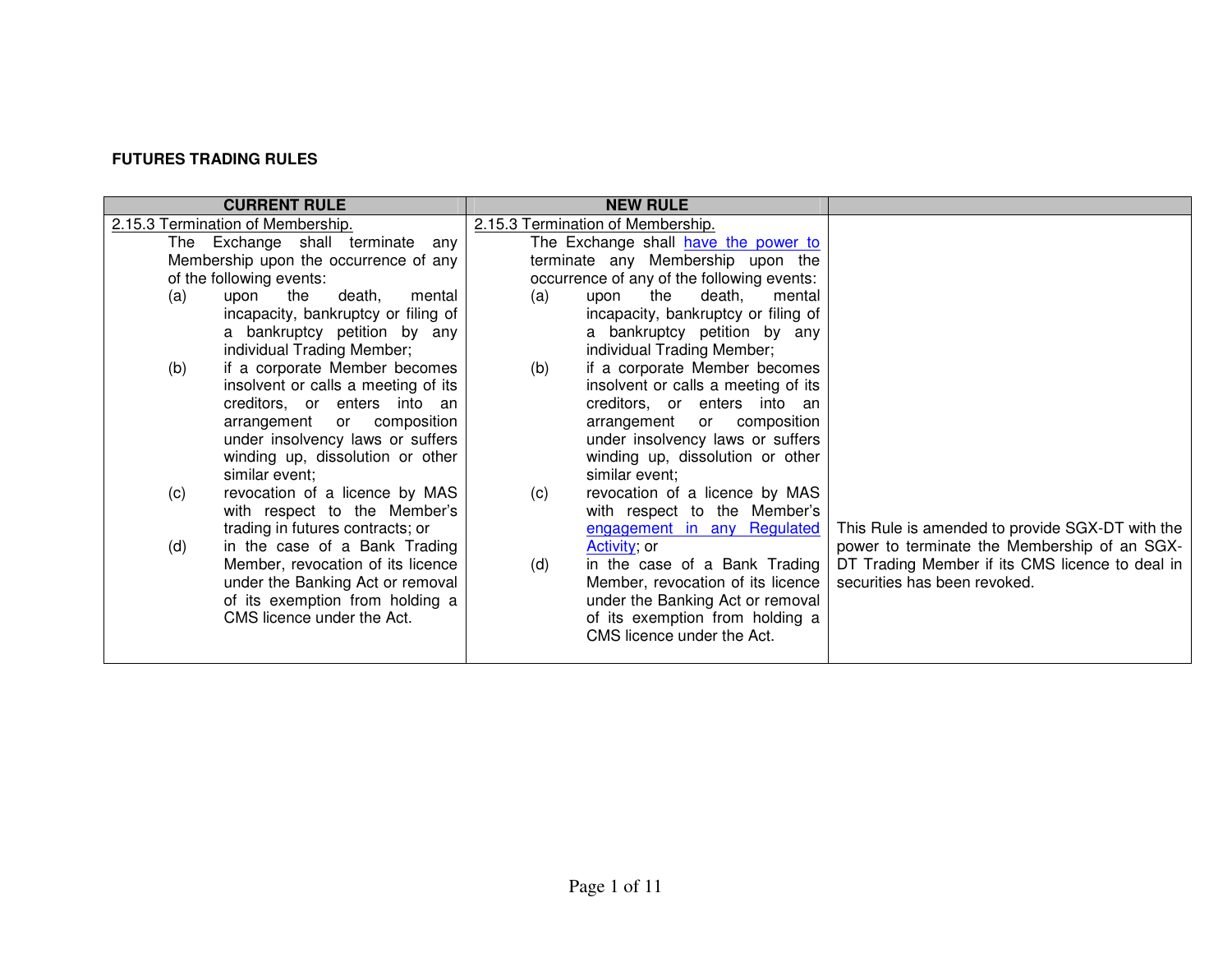| <b>CURRENT RULE</b><br><b>NEW RULE</b>                                                                                                                                                                                                                                                                                                                                                                                                                                                                                                                                                                                                                                                                                                                                                                                                                                                                                                                                                                                                                                                                                                                                                                                                                                                                                                                                                                                                                                                                                                                                                                                                                                                                                                                                                                         |                                                                                                                                                            |
|----------------------------------------------------------------------------------------------------------------------------------------------------------------------------------------------------------------------------------------------------------------------------------------------------------------------------------------------------------------------------------------------------------------------------------------------------------------------------------------------------------------------------------------------------------------------------------------------------------------------------------------------------------------------------------------------------------------------------------------------------------------------------------------------------------------------------------------------------------------------------------------------------------------------------------------------------------------------------------------------------------------------------------------------------------------------------------------------------------------------------------------------------------------------------------------------------------------------------------------------------------------------------------------------------------------------------------------------------------------------------------------------------------------------------------------------------------------------------------------------------------------------------------------------------------------------------------------------------------------------------------------------------------------------------------------------------------------------------------------------------------------------------------------------------------------|------------------------------------------------------------------------------------------------------------------------------------------------------------|
| Risk Disclosure Statement.<br><b>Risk Disclosure Statement.</b><br>3.3.3<br>3.3.3                                                                                                                                                                                                                                                                                                                                                                                                                                                                                                                                                                                                                                                                                                                                                                                                                                                                                                                                                                                                                                                                                                                                                                                                                                                                                                                                                                                                                                                                                                                                                                                                                                                                                                                              | This is an editorial amendment.                                                                                                                            |
| A Member shall obtain a written<br>A Member shall obtain a written<br>acknowledgement from its Customer that<br>acknowledgement from its Customer, in<br>the form contemplated under the Act, that<br>the Customer is aware of the risks<br>the Customer is aware of the risks<br>associated with trading in contracts, as<br>contemplated under the Act. In the case<br>associated with trading in eContracts, as<br>contemplated under the Act. In the case of<br>of a Bank Trading Member, the written<br>acknowledgement shall include<br>a Bank Trading Member, the written<br>an<br>acknowledgement by the Customer that<br>acknowledgement shall include<br>an<br>acknowledgement by the Customer that<br>the Investor Compensation Scheme<br>contemplated under Part XI of the Act<br>the Investor Compensation Scheme<br>contemplated under Part XI of the Act<br>does not apply in relation to the Bank<br>Trading Member.<br>does not apply in relation to the Bank<br>Trading Member.<br>3.3.23A Register of Securities<br><b>New Rule</b><br>The following requirements apply in<br>relation to the maintenance of a register<br>Division 1 of the SFA.<br>of securities for Members, Registered<br>Representatives and Approved Traders<br>executing Agency Trades that deal in<br>Contracts that are classified as securities<br>under the Act:<br>Member,<br>Registered<br>$(a)$ a<br>its<br><b>Representatives</b><br>Approved<br>and<br><b>Traders executing Agency Trades</b><br>shall maintain a register of securities<br>in accordance with the SFA;<br>(b) If asked by the Exchange, a Member,<br>its Registered Representatives and<br><b>Approved Traders executing Agency</b><br>Trades shall produce the register for<br>inspection; and<br>Member,<br>Registered<br>$(c)$ a<br>its | This Rule is added to require the Trading Member<br>and its Registered Representatives to maintain a<br>register a securities in accordance with Part VII, |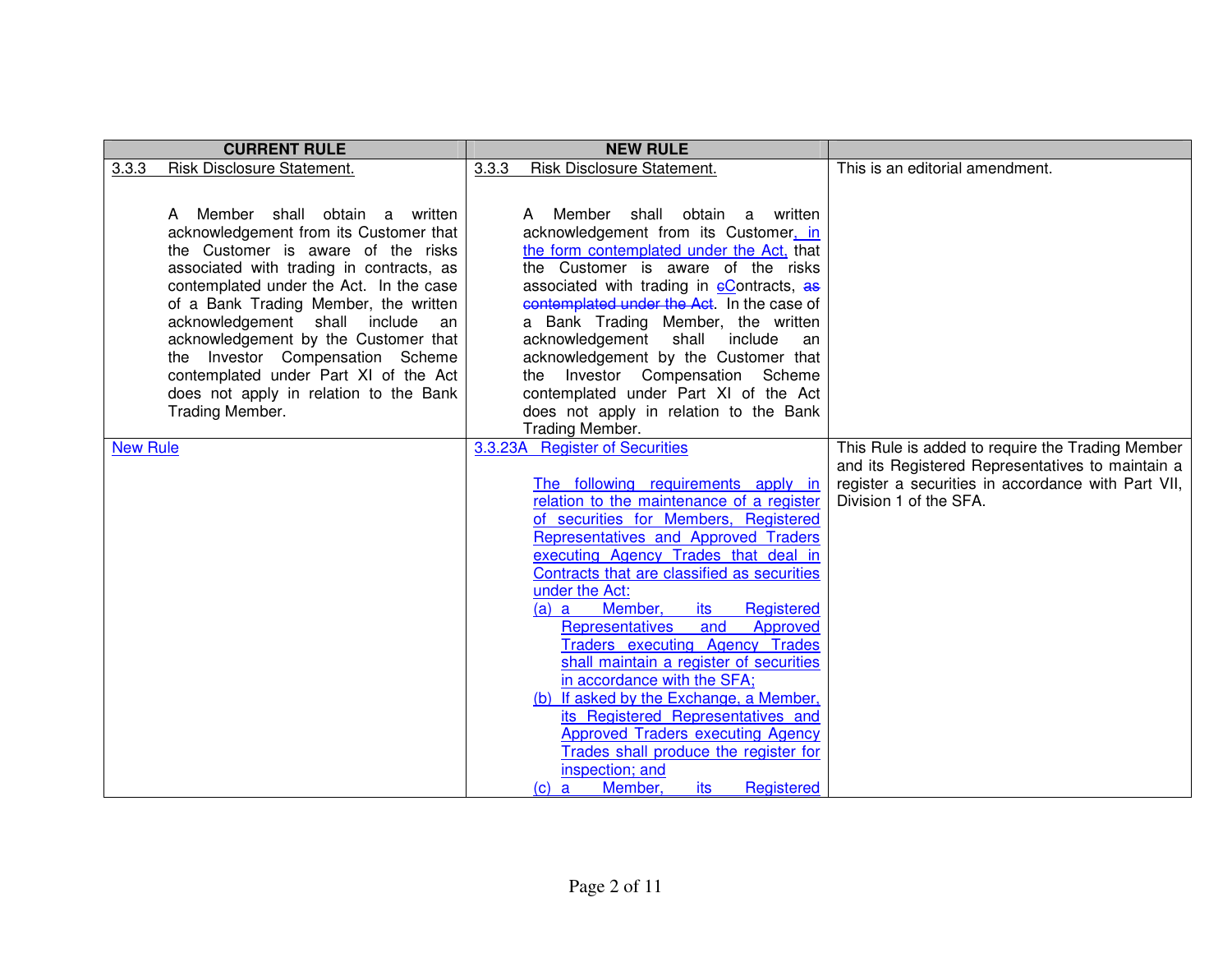| <b>CURRENT RULE</b>                                                                                                                                                                                                                                                                                                                                                                                                                                                                                                                                                                                                                                                                                                                                                                                                                                                                                                  | <b>NEW RULE</b>                                                                                                                                                                                                                                                                                                                                                                                                                                                                                                                                                                                                                                                                                                                                                                                                                                                                                            |                                                                                                                            |
|----------------------------------------------------------------------------------------------------------------------------------------------------------------------------------------------------------------------------------------------------------------------------------------------------------------------------------------------------------------------------------------------------------------------------------------------------------------------------------------------------------------------------------------------------------------------------------------------------------------------------------------------------------------------------------------------------------------------------------------------------------------------------------------------------------------------------------------------------------------------------------------------------------------------|------------------------------------------------------------------------------------------------------------------------------------------------------------------------------------------------------------------------------------------------------------------------------------------------------------------------------------------------------------------------------------------------------------------------------------------------------------------------------------------------------------------------------------------------------------------------------------------------------------------------------------------------------------------------------------------------------------------------------------------------------------------------------------------------------------------------------------------------------------------------------------------------------------|----------------------------------------------------------------------------------------------------------------------------|
|                                                                                                                                                                                                                                                                                                                                                                                                                                                                                                                                                                                                                                                                                                                                                                                                                                                                                                                      | <b>Representatives</b><br>Approved<br>and<br><b>Traders executing Agency Trades</b><br>shall permit the Exchange to take<br>extracts of the register.                                                                                                                                                                                                                                                                                                                                                                                                                                                                                                                                                                                                                                                                                                                                                      |                                                                                                                            |
| <b>New Rule</b>                                                                                                                                                                                                                                                                                                                                                                                                                                                                                                                                                                                                                                                                                                                                                                                                                                                                                                      | 3.4.15 Prohibited Conduct<br>A Member, a Registered Representative<br>or an Approved Trader shall not<br>participate in any prohibited market<br>conduct or in any insider trading, or<br>knowingly assist a person in such<br>conduct.                                                                                                                                                                                                                                                                                                                                                                                                                                                                                                                                                                                                                                                                    | This Rule is added to set out the prohibition of<br>insider trading in accordance with Part XII,<br>Division 3 of the SFA. |
| Price Limits and Cooling Off.<br>4.1.15<br>The Exchange may prescribe, for certain<br>Contracts, Price Limits which are<br>designed to temporarily restrict trading<br>when the Market(s) becomes volatile.<br>"Price Limit" refers to the maximum price<br>advanced or declined from the previous<br>Trading Day's settlement price permitted<br>during any trading session(s), as provided<br>under<br>the<br>relevant<br>Contract<br>Specifications. If, in the course of any<br>Trading Day, the price for any Contract<br>reaches any of its Price Limits, the<br>Exchange may signal a Cooling Off<br>With respect to an Option<br>Period.<br>Contract, if the price for the underlying<br>Futures Contract reaches any of that<br>Futures Contract's Price Limits, trading in<br>the Option Contract shall be halted for the<br>duration of the underlying Futures<br>Contract's Cooling Off Period. "Cooling | Price Limits and Cooling Off.<br>4.1.15<br>The Exchange may prescribe, for certain<br>Contracts, Price Limits which are<br>designed to temporarily restrict trading<br>when the Market(s) becomes volatile.<br>"Price Limit" refers to the maximum price<br>advanced or declined from the previous<br>Trading Day's settlement price permitted<br>during any trading session(s), as provided<br>under<br>the<br>relevant<br>Contract<br>Specifications. If, in the course of any<br>Trading Day, the price for any Contract<br>reaches any of its Price Limits, the<br>Exchange may signal a Cooling Off<br>With respect to an Option<br>Period.<br>Contract, if the price for the underlying<br>Futures Contract reaches any of that<br>Futures Contract's Price Limits, trading in<br>the Option Contract shall be halted for the<br>duration of the underlying Futures<br>Contract's Cooling Off Period |                                                                                                                            |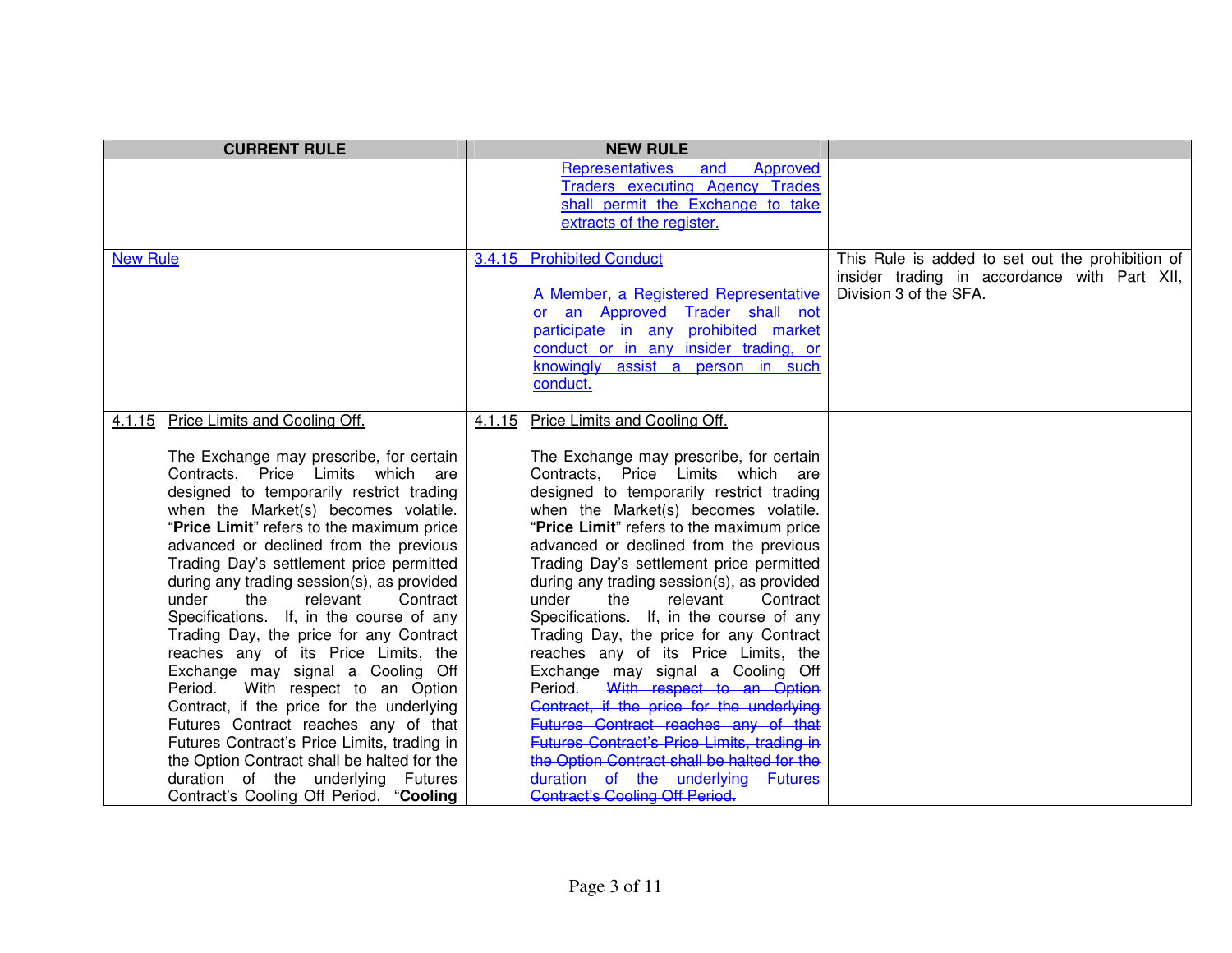|       | <b>CURRENT RULE</b>                                                                                                                                                                                                                                                                                                                                                                                                     |       | <b>NEW RULE</b>                                                                                                                                                                                                                                                                                                                                                                                                                                                                                                                                                                                                                                                                            |                                                                                                                                                           |
|-------|-------------------------------------------------------------------------------------------------------------------------------------------------------------------------------------------------------------------------------------------------------------------------------------------------------------------------------------------------------------------------------------------------------------------------|-------|--------------------------------------------------------------------------------------------------------------------------------------------------------------------------------------------------------------------------------------------------------------------------------------------------------------------------------------------------------------------------------------------------------------------------------------------------------------------------------------------------------------------------------------------------------------------------------------------------------------------------------------------------------------------------------------------|-----------------------------------------------------------------------------------------------------------------------------------------------------------|
|       | Off Period" means a period of ten (10)<br>minutes or any other period as set forth in<br>the relevant Contract Specifications<br>during which each Contract may be<br>traded at or within its Price Limits.<br>Trading may resume upon the lapse of<br>the Cooling Off Period, for the remainder<br>of the Trading Day, or such other period<br>as may be prescribed in the relevant<br><b>Contract Specifications.</b> |       | With respect to an Option Contract,<br>trading in the Option Contract shall be<br>halted:<br>for the duration of the Cooling Off<br>(a)<br>Period in the underlying Futures<br>Contract; or<br>as prescribed in the Contract<br>(b)<br>Specifications.<br>"Cooling Off Period" means a period of<br>ten (10) minutes or any other period as<br>set forth in the relevant Contract<br>Specifications during which each Contract<br>may be traded at or within its Price Limits.<br>Trading may resume upon the lapse of<br>the Cooling Off Period, for the remainder<br>of the Trading Day, or such other period<br>as may be prescribed in the relevant<br><b>Contract Specifications.</b> | The criterion for Trading Halt for an Options<br>Contract is expanded to cater for Options<br>Contract where the underlying is not a Futures<br>Contract. |
| 4.3.8 | Exercise/Expiry of All Option Contracts on<br>Expiration Day.<br>On the Expiration Day of both cash<br>settled and deliverable Option Contracts,<br>the Clearing House shall, unless<br>otherwise directed by the holder of the<br>Option Contract or otherwise stated in the<br>relevant Contract Specifications:<br>exercise all in-the-money Option<br>(a)<br>Contracts; and                                         | 4.3.8 | Exercise/Expiry of All Option Contracts on<br>Expiration Day.<br>On the Expiration Day of both cash<br>settled and deliverable Option Contracts,<br>the Clearing House shall, unless<br>otherwise directed by the holder of the<br>Option Contract or otherwise stated in the<br>relevant Contract Specifications:<br>exercise all in-the-money Option<br>(a)<br>Contracts; and                                                                                                                                                                                                                                                                                                            |                                                                                                                                                           |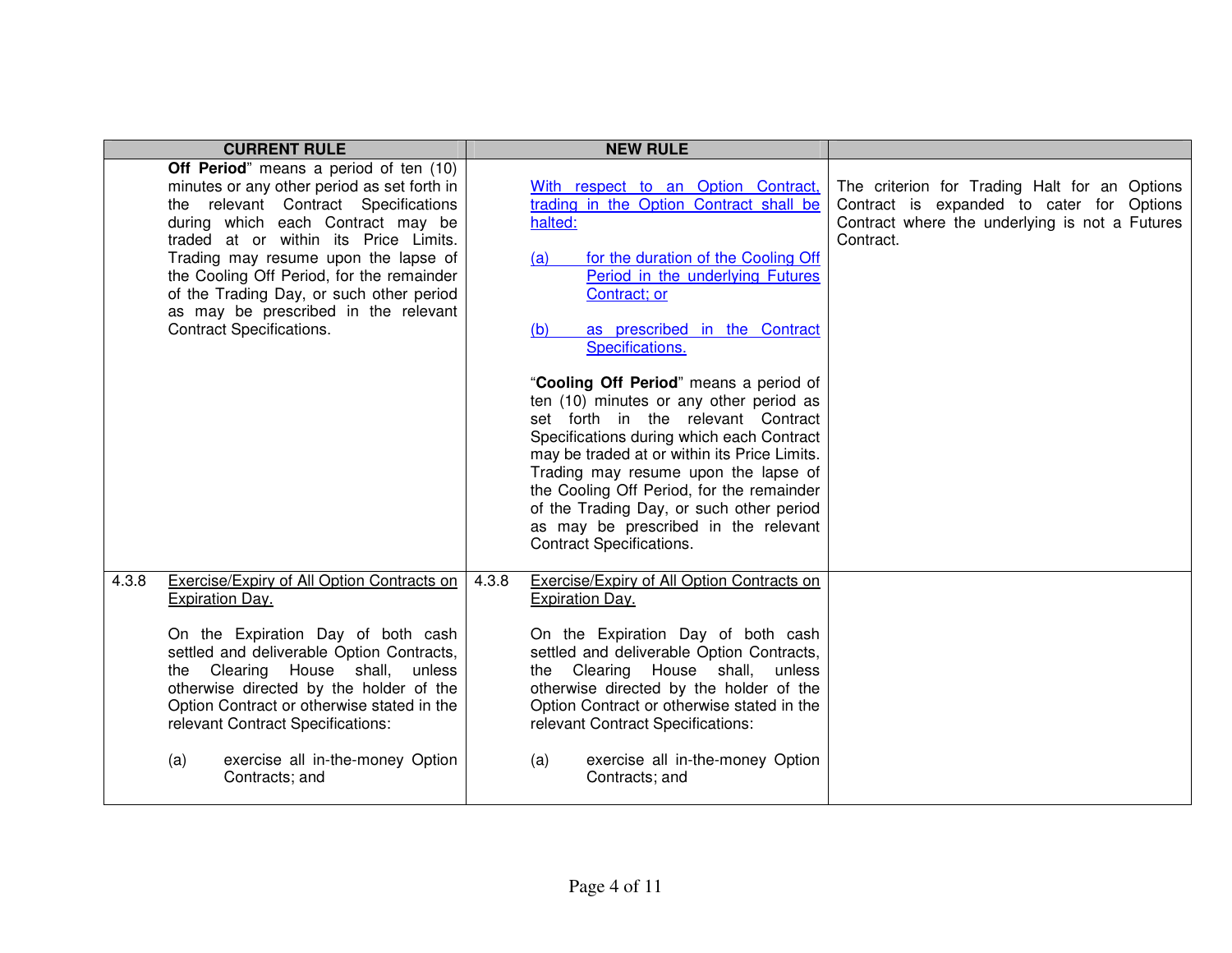| <b>CURRENT RULE</b>                                                                                                                                                                                                                                                                                                                                                                                                                                                                                                                                                                                                                                                                                                                                                                                                                                                                                                                                                                                                                                                                                | <b>NEW RULE</b>                                                                                                                                                                                                                                                                                                                                                                                                                                                                                                                                                                                                                                                                                                                                                                                                                                                                                                                                                                                                                                                                                  |                                                                                                                                                                         |
|----------------------------------------------------------------------------------------------------------------------------------------------------------------------------------------------------------------------------------------------------------------------------------------------------------------------------------------------------------------------------------------------------------------------------------------------------------------------------------------------------------------------------------------------------------------------------------------------------------------------------------------------------------------------------------------------------------------------------------------------------------------------------------------------------------------------------------------------------------------------------------------------------------------------------------------------------------------------------------------------------------------------------------------------------------------------------------------------------|--------------------------------------------------------------------------------------------------------------------------------------------------------------------------------------------------------------------------------------------------------------------------------------------------------------------------------------------------------------------------------------------------------------------------------------------------------------------------------------------------------------------------------------------------------------------------------------------------------------------------------------------------------------------------------------------------------------------------------------------------------------------------------------------------------------------------------------------------------------------------------------------------------------------------------------------------------------------------------------------------------------------------------------------------------------------------------------------------|-------------------------------------------------------------------------------------------------------------------------------------------------------------------------|
| (b)<br>allow all other Option Contracts to<br>expire.                                                                                                                                                                                                                                                                                                                                                                                                                                                                                                                                                                                                                                                                                                                                                                                                                                                                                                                                                                                                                                              | allow all other Option Contracts to<br>(b)<br>expire.                                                                                                                                                                                                                                                                                                                                                                                                                                                                                                                                                                                                                                                                                                                                                                                                                                                                                                                                                                                                                                            |                                                                                                                                                                         |
| The exercise price shall, unless otherwise<br>indicated in the relevant Contract<br>Specifications or by the Clearing House,<br>be based on the Final Settlement Price of<br>the underlying Futures Contract.                                                                                                                                                                                                                                                                                                                                                                                                                                                                                                                                                                                                                                                                                                                                                                                                                                                                                      | The exercise price shall, unless otherwise<br>indicated in the relevant Contract<br>Specifications or by the Clearing House,<br>he hased on the Final Settlement Price of<br>the underlying Futures Contract.                                                                                                                                                                                                                                                                                                                                                                                                                                                                                                                                                                                                                                                                                                                                                                                                                                                                                    | This is an editorial amendment. The exercise<br>price is always set out in the relevant Contract<br>Specifications or by the Clearing House at the<br>point of listing. |
| <b>OVERVIEW</b><br>6.                                                                                                                                                                                                                                                                                                                                                                                                                                                                                                                                                                                                                                                                                                                                                                                                                                                                                                                                                                                                                                                                              | <b>OVERVIEW</b><br>6.                                                                                                                                                                                                                                                                                                                                                                                                                                                                                                                                                                                                                                                                                                                                                                                                                                                                                                                                                                                                                                                                            | This is an editorial amendment.                                                                                                                                         |
| This Chapter deals with dispute resolution<br>between Members with respect to<br>Contracts traded on the Markets.<br>The<br>Exchange recognises that the<br>fair,<br>speedy and cost-effective resolution of<br>disputes between Members is important<br>to the health of the Markets. Arbitration<br>of such disputes in a neutral forum with<br>the aid of specialist experts instills market<br>Arbitration<br>confidence.<br>involving<br>Contracts shall be before the Singapore<br>International Arbitration Centre ("SIAC")<br>or such other forums as the parties may<br>agree. The Exchange does not provide<br>any in-house arbitral forum. Under this<br>Rules, arbitration is not compulsory<br>unless a dispute involves a deliverable<br>Commodity Futures Contract.<br>With<br>respect to such contracts, when any<br>disputing Member elects to resolve the<br>dispute via arbitration before the SIAC,<br>the other disputing Member is compelled<br>to submit to such arbitration. If neither<br>Member elects for arbitration, the<br>Members are free to resolve their dispute | This Chapter deals with<br>dispute<br>resolution between Members with respect<br>to Contracts traded on the Markets. The<br>Exchange recognises that the fair,<br>speedy and cost-effective resolution of<br>disputes between Members is important<br>to the health of the Markets. Arbitration<br>of such disputes in a neutral forum with<br>the aid of specialist experts instills market<br>Arbitration<br>confidence.<br>involving<br>Contracts shall be before the Singapore<br>International Arbitration Centre ("SIAC")<br>or such other forums as the parties may<br>agree. The Exchange does not provide<br>any in-house arbitral forum. Under this<br>Rules, arbitration is not compulsory<br>unless a dispute involves a deliverable<br>Commodity Futures Contract.<br>With<br>respect to such eContracts, when any<br>disputing Member elects to resolve the<br>dispute via arbitration before the SIAC,<br>the other disputing Member is compelled<br>to submit to such arbitration. If neither<br>Member elects for arbitration, the<br>Members are free to resolve their dispute |                                                                                                                                                                         |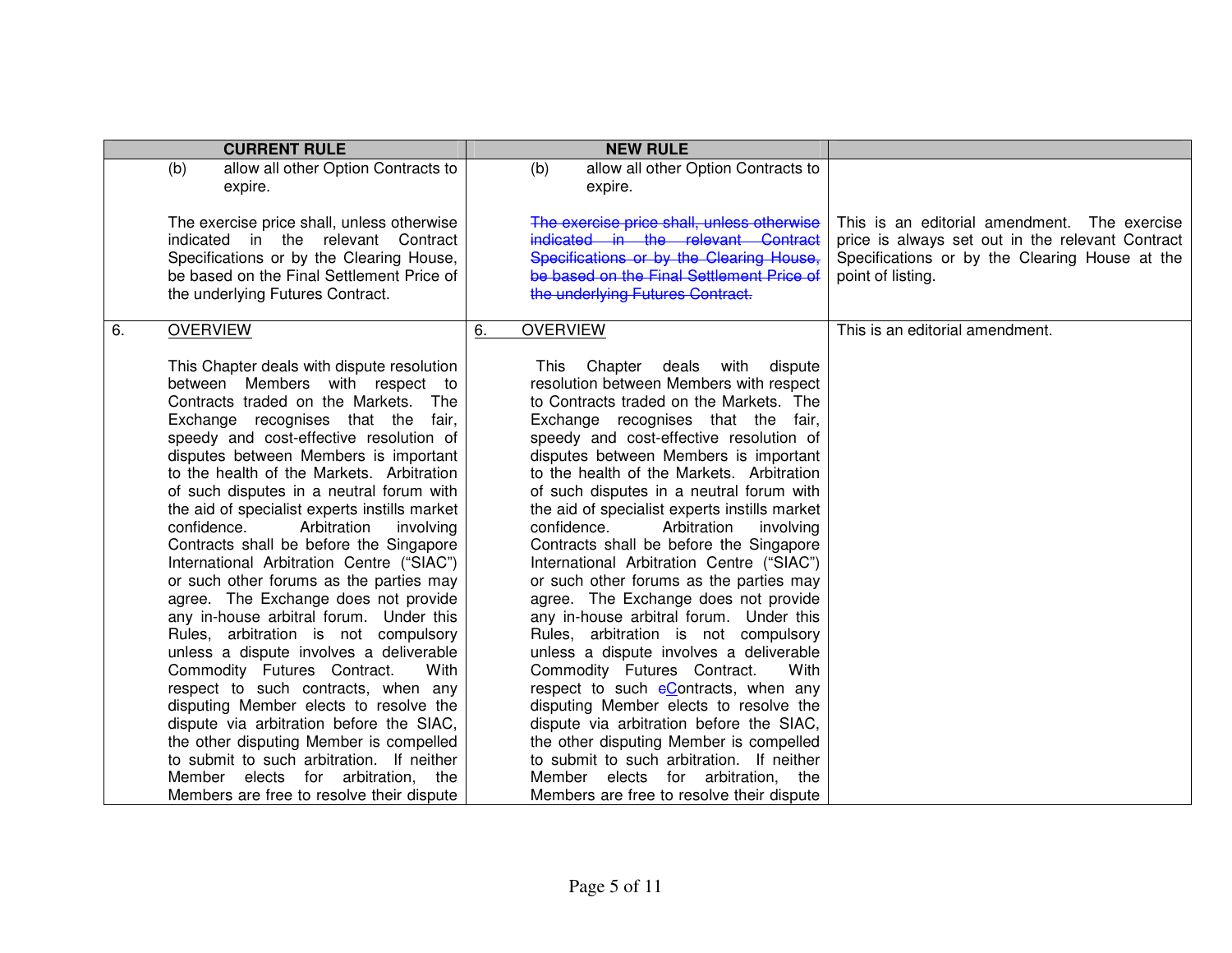| <b>CURRENT RULE</b>                                                                                                                                                                                                                                                                                                                                                                                            | <b>NEW RULE</b>                                                                                                                                                                                                                                                                                                                                                                                                                                                                                                                                                                                                                                                                                                                                                                                                             |                                                                                                                                                                                                                          |
|----------------------------------------------------------------------------------------------------------------------------------------------------------------------------------------------------------------------------------------------------------------------------------------------------------------------------------------------------------------------------------------------------------------|-----------------------------------------------------------------------------------------------------------------------------------------------------------------------------------------------------------------------------------------------------------------------------------------------------------------------------------------------------------------------------------------------------------------------------------------------------------------------------------------------------------------------------------------------------------------------------------------------------------------------------------------------------------------------------------------------------------------------------------------------------------------------------------------------------------------------------|--------------------------------------------------------------------------------------------------------------------------------------------------------------------------------------------------------------------------|
| in such manner as they deem fit. Save<br>deliverable Commodity<br>Futures<br>for<br>Contracts, this Chapter does not seek to<br>dispute resolution<br>between<br>govern<br>Member and Customer, or between<br>Customers.                                                                                                                                                                                       | in such manner as they deem fit. Save<br>for deliverable Commodity<br>Futures<br>Contracts, this Chapter does not seek to<br>govern dispute resolution<br>between<br>Member and Customer, or<br>between<br>Customers.                                                                                                                                                                                                                                                                                                                                                                                                                                                                                                                                                                                                       |                                                                                                                                                                                                                          |
| Regulatory Notice 4.1.8                                                                                                                                                                                                                                                                                                                                                                                        | Regulatory Notice 4.1.8                                                                                                                                                                                                                                                                                                                                                                                                                                                                                                                                                                                                                                                                                                                                                                                                     |                                                                                                                                                                                                                          |
| 2.2.6 The Exchange will approve a list of<br>designated Option Contracts as set out in<br>Appendix A. The option reference price<br>shall be determined by theoretical pricing<br>models using, among other variables, the<br>futures reference price of the underlying<br>Futures Contract and the volatility of the<br>option contract implied from the previous<br>settlement price of the option contract. | 2.2.6 The Exchange will approve a list of<br>designated Option Contracts as set out in<br>Appendix A. The option reference price<br>shall be determined by theoretical pricing<br>models using:<br>in the case of an Option Contract<br>(a)<br>that grants an option on a Futures<br>Contract, among other variables,<br>the futures reference price of the<br>underlying Futures Contract and<br>the volatility of the eOption<br>eContract implied from the<br>previous settlement price of the<br>eOption eContract; and<br>in the case of an Option Contract<br>(b)<br>that grants an option on an<br>Underlying,<br>other<br>among<br>variables, the reference price of<br>the underlying index and the<br>volatility<br><b>of</b><br>interest<br>rates,<br>dividend, time to maturity and the<br>option strike price. | This clause in the Regulatory Notice is amended<br>to reflect the variables that SGX-DT will refer to<br>for an Options Contract which is based on an<br>Underlying.                                                     |
| <b>Contract</b> Refers to a contract approved by MAS<br>for listing and trading on the Markets;                                                                                                                                                                                                                                                                                                                | <b>Contract</b> Refers to an <i>instrument</i> , contract or<br>transaction, or class of instruments, contracts or<br>transactions approved by MAS for listing and<br>trading on the Markets;                                                                                                                                                                                                                                                                                                                                                                                                                                                                                                                                                                                                                               | The definition of Contract is amended to allow for<br>SGX-DT to list products that are not classified as<br>futures contracts under the SFA. The scope of<br>the products reflects the wording of s.29(d) of the<br>SFA. |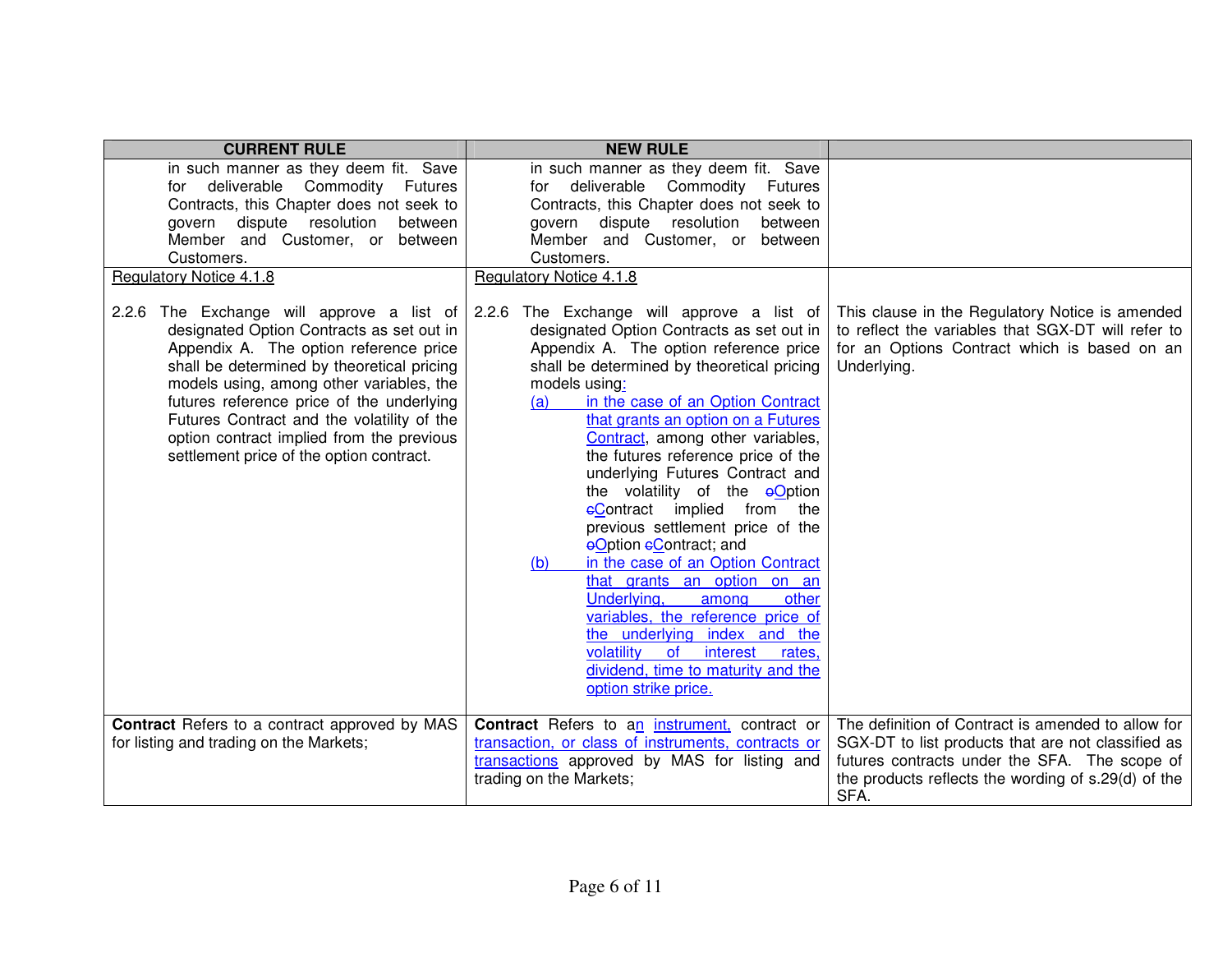| <b>CURRENT RULE</b>                     | <b>NEW RULE</b>                                                                                                                                                                                                                 |                                                                                    |
|-----------------------------------------|---------------------------------------------------------------------------------------------------------------------------------------------------------------------------------------------------------------------------------|------------------------------------------------------------------------------------|
| grants an option on a Futures Contract; | <b>Option Contract</b> Refers to a Contract which   Option Contract Refers to a Contract which   The definition of Option Contract is amended to  <br>grants an option in respect of on an Underlying or<br>a Futures Contract; | allow SGX-DT to list options on an underlying that  <br>is not a Futures Contract. |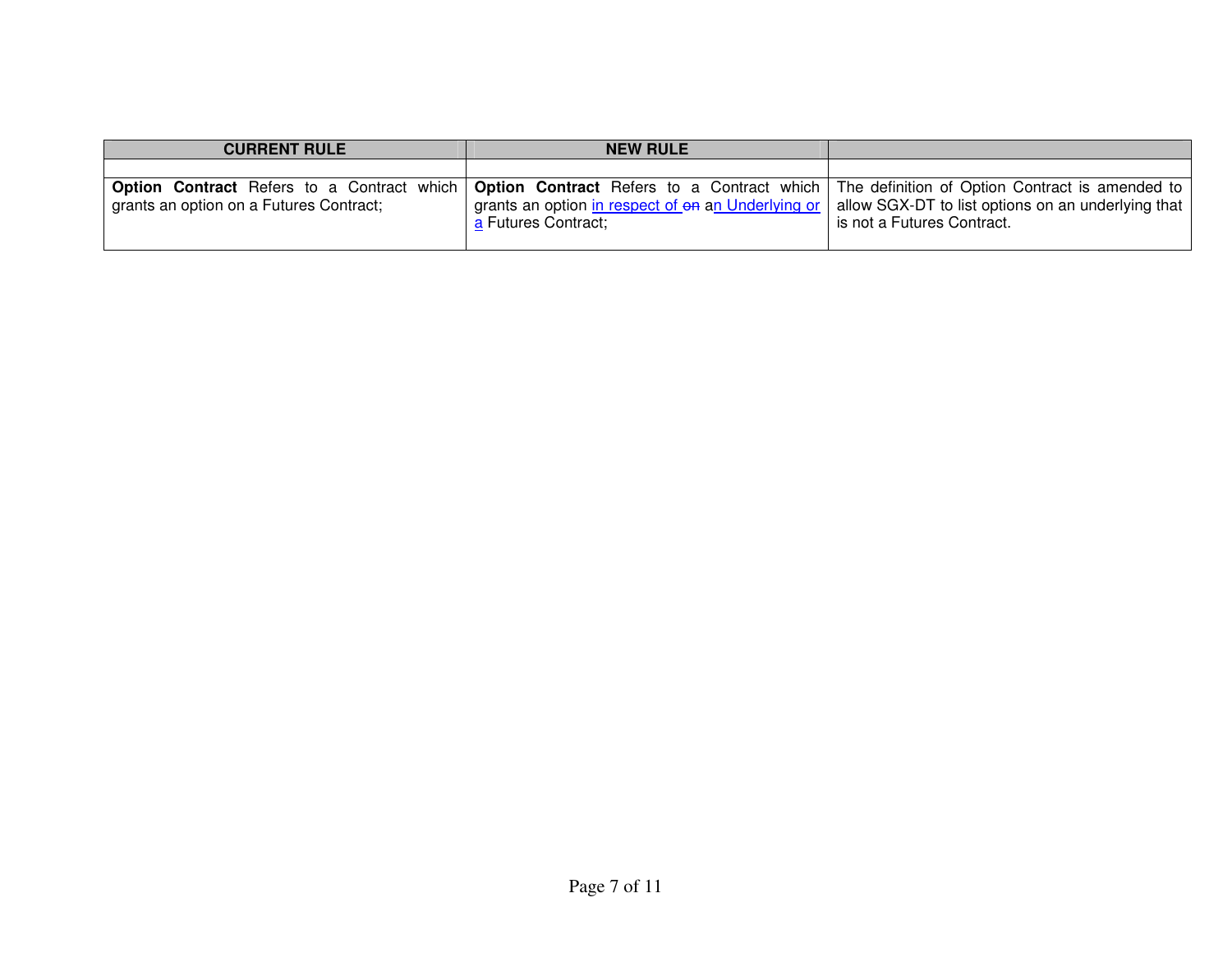## **APPENDIX A TO REGULATORY NOTICE 4.1.11**

#### **MINIMUM TICK SCHEDULE FOR NEGOTIATED LARGE TRADES**

| <b>Contract</b>                            | Minimum Volume Threshold (Lots) |
|--------------------------------------------|---------------------------------|
| <b>SGX S&amp;P CNX Nifty Index Options</b> |                                 |

### **APPENDIX B TO REGULATORY NOTICE 4.1.11**

#### **MINIMUM TICK SCHEDULE FOR NEGOTIATED LARGE TRADES**

| <b>Contract</b>                                                                        | <b>Market Tick Size</b> | <b>NLT Tick Size</b> |  |  |  |
|----------------------------------------------------------------------------------------|-------------------------|----------------------|--|--|--|
| SGX S&P CNX Nifty Index Options 0.1 index point (US\$0.20) 0.01 index point (US\$0.02) |                         |                      |  |  |  |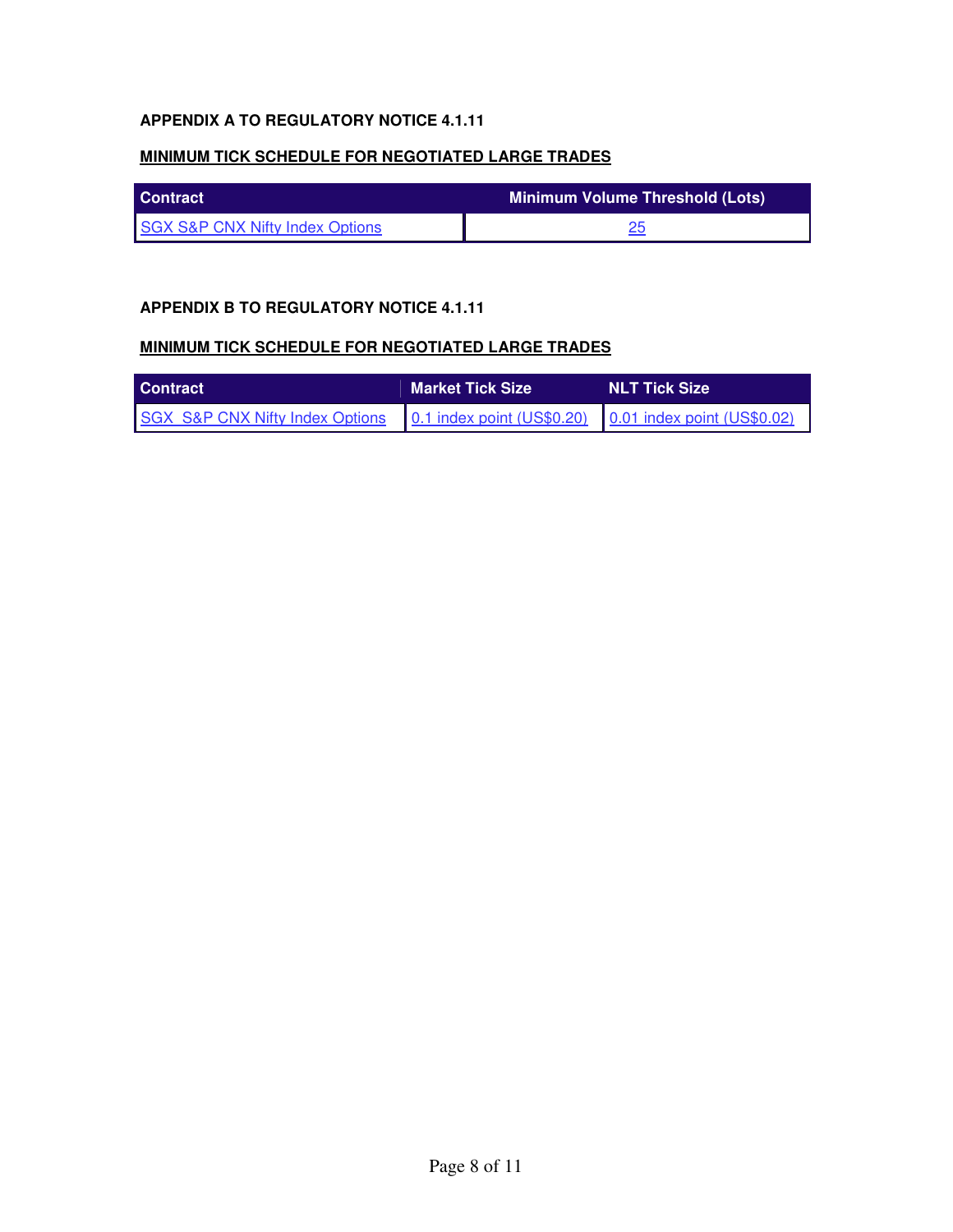# **SCHEDULE A**

|                     | <b>Rule Violation</b>                                                                                                                                                                 | Whether                    | Composition Amount which may be Offered by the Exchange, where the Exchange has<br>Determined the Member, Approved Trader and/or Registered Representative to be Liable |                         |                         |                         |                         |                         |                                   | <b>Mandatory</b><br>minimum         |                         |                                         |
|---------------------|---------------------------------------------------------------------------------------------------------------------------------------------------------------------------------------|----------------------------|-------------------------------------------------------------------------------------------------------------------------------------------------------------------------|-------------------------|-------------------------|-------------------------|-------------------------|-------------------------|-----------------------------------|-------------------------------------|-------------------------|-----------------------------------------|
| Rule<br>Chapter/    | <b>Brief</b><br><b>Description of</b>                                                                                                                                                 | composition<br>may be      | <b>Members</b>                                                                                                                                                          |                         | <b>Approved Traders</b> |                         |                         |                         | <b>Registered Representatives</b> |                                     |                         | penalty<br>imposable<br>by the          |
| <b>Number</b>       | Rule                                                                                                                                                                                  | offered                    | 1st<br><b>Violation</b>                                                                                                                                                 | 2nd<br><b>Violation</b> | 3rd<br><b>Violation</b> | 1st<br><b>Violation</b> | 2nd<br><b>Violation</b> | 3rd<br><b>Violation</b> | 1st<br><b>Violation</b>           | 2 <sub>nd</sub><br><b>Violation</b> | 3rd<br><b>Violation</b> | <b>Disciplinary</b><br><b>Committee</b> |
|                     | Chapter 3 - Conduct of Members, Approved Traders and Representatives                                                                                                                  |                            |                                                                                                                                                                         |                         |                         |                         |                         |                         |                                   |                                     |                         |                                         |
| 3.3                 | <b>Duties of Members Undertaking Agency Trades</b>                                                                                                                                    |                            |                                                                                                                                                                         |                         |                         |                         |                         |                         |                                   |                                     |                         |                                         |
| 3.3.23A<br>(a)      | Members,<br>Approved<br><b>Traders</b><br>and<br>Registered<br>Representative<br>s to maintain a<br>register<br>of<br>in<br>securities<br>accordance<br>with SFA                      | <b>Not</b><br>Compoundable | Not Compoundable                                                                                                                                                        |                         |                         |                         |                         | \$10,000                |                                   |                                     |                         |                                         |
| 3.3.23A<br>(b)      | Members,<br>Approved<br><b>Traders</b><br>and<br>Registered<br>Representative<br>s to produce<br>the register for<br>if<br>inspection<br>$\overline{by}$<br>requested<br>the Exchange | <b>Not</b><br>Compoundable | Not Compoundable                                                                                                                                                        |                         |                         |                         |                         | \$10,000                |                                   |                                     |                         |                                         |
| 3.3.23A<br>$\Omega$ | Members,<br><b>Approved</b><br><b>Traders</b><br>and<br>Registered<br>Representative<br>s to permit the<br>Exchange<br>to<br>take extracts of<br>the register                         | <b>Not</b><br>Compoundable | Not Compoundable                                                                                                                                                        |                         |                         |                         |                         | \$10,000                |                                   |                                     |                         |                                         |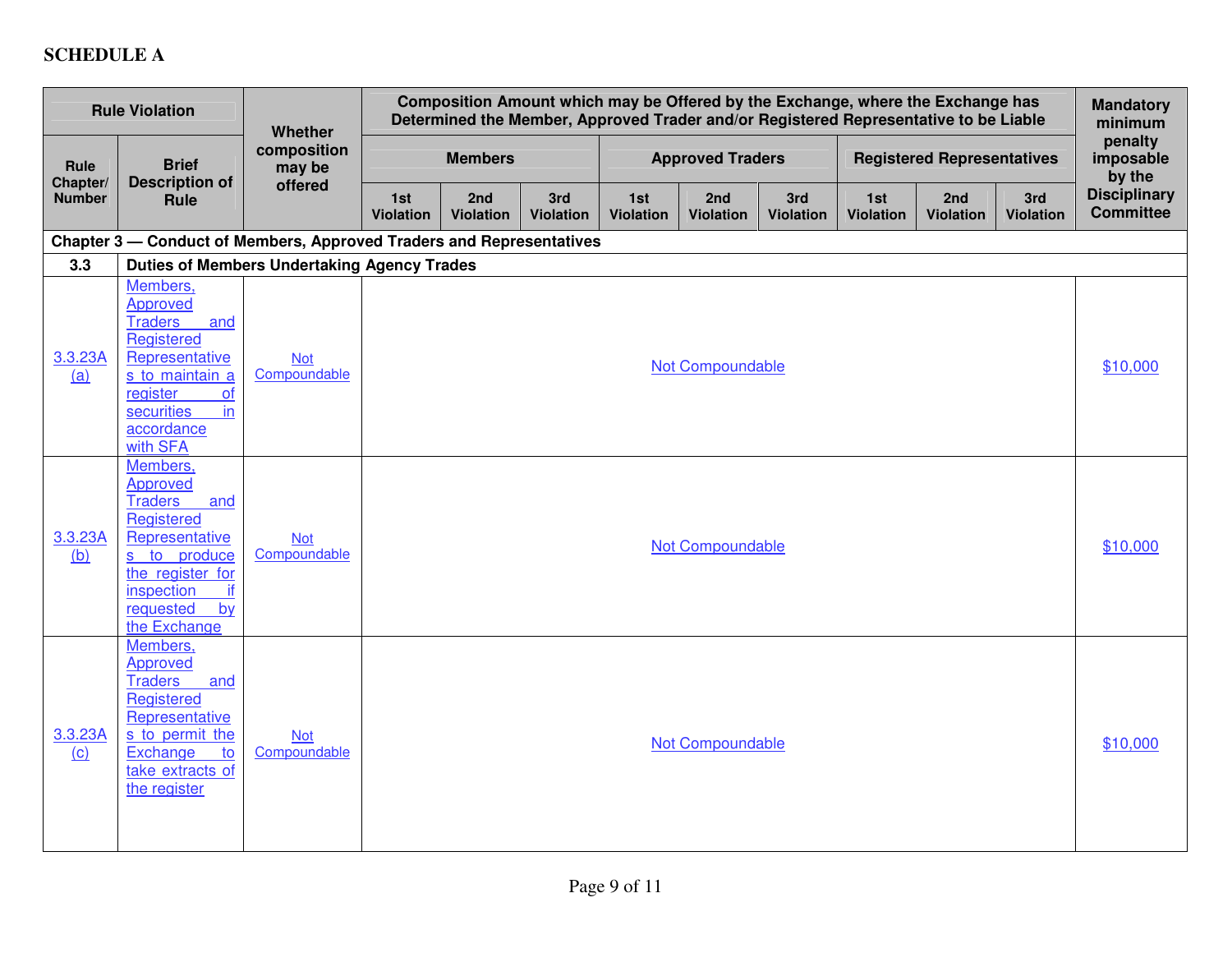|                           | <b>Rule Violation</b>                                                                                                                                                                | <b>Whether</b>             | Composition Amount which may be Offered by the Exchange, where the Exchange has<br>Determined the Member, Approved Trader and/or Registered Representative to be Liable |                                                                                             |                         |                         |                         |                         | <b>Mandatory</b><br>minimum |                         |                         |                                                   |  |                                   |  |  |
|---------------------------|--------------------------------------------------------------------------------------------------------------------------------------------------------------------------------------|----------------------------|-------------------------------------------------------------------------------------------------------------------------------------------------------------------------|---------------------------------------------------------------------------------------------|-------------------------|-------------------------|-------------------------|-------------------------|-----------------------------|-------------------------|-------------------------|---------------------------------------------------|--|-----------------------------------|--|--|
| <b>Rule</b>               | <b>Brief</b>                                                                                                                                                                         | composition<br>may be      | <b>Members</b>                                                                                                                                                          |                                                                                             |                         |                         |                         |                         |                             |                         | <b>Approved Traders</b> |                                                   |  | <b>Registered Representatives</b> |  |  |
| Chapter/<br><b>Number</b> | <b>Description of</b><br><b>Rule</b>                                                                                                                                                 | offered                    | 1st<br>Violation                                                                                                                                                        | 2nd<br><b>Violation</b>                                                                     | 3rd<br><b>Violation</b> | 1st<br><b>Violation</b> | 2nd<br><b>Violation</b> | 3rd<br><b>Violation</b> | 1st<br><b>Violation</b>     | 2nd<br><b>Violation</b> | 3rd<br><b>Violation</b> | by the<br><b>Disciplinary</b><br><b>Committee</b> |  |                                   |  |  |
| 3.4                       |                                                                                                                                                                                      |                            |                                                                                                                                                                         | Trading Practices & Conduct Rules of Members, Approved Traders & Registered Representatives |                         |                         |                         |                         |                             |                         |                         |                                                   |  |                                   |  |  |
| 3.4.15                    | Members,<br>Approved<br><b>Traders</b><br>and<br>Registered<br>Representative<br>not<br>to<br>S.<br>participate<br>any prohibited<br>market conduct<br>any<br>.or<br>insider trading | <b>Not</b><br>Compoundable |                                                                                                                                                                         |                                                                                             |                         |                         | Not Compoundable        |                         |                             |                         |                         | \$30,000                                          |  |                                   |  |  |